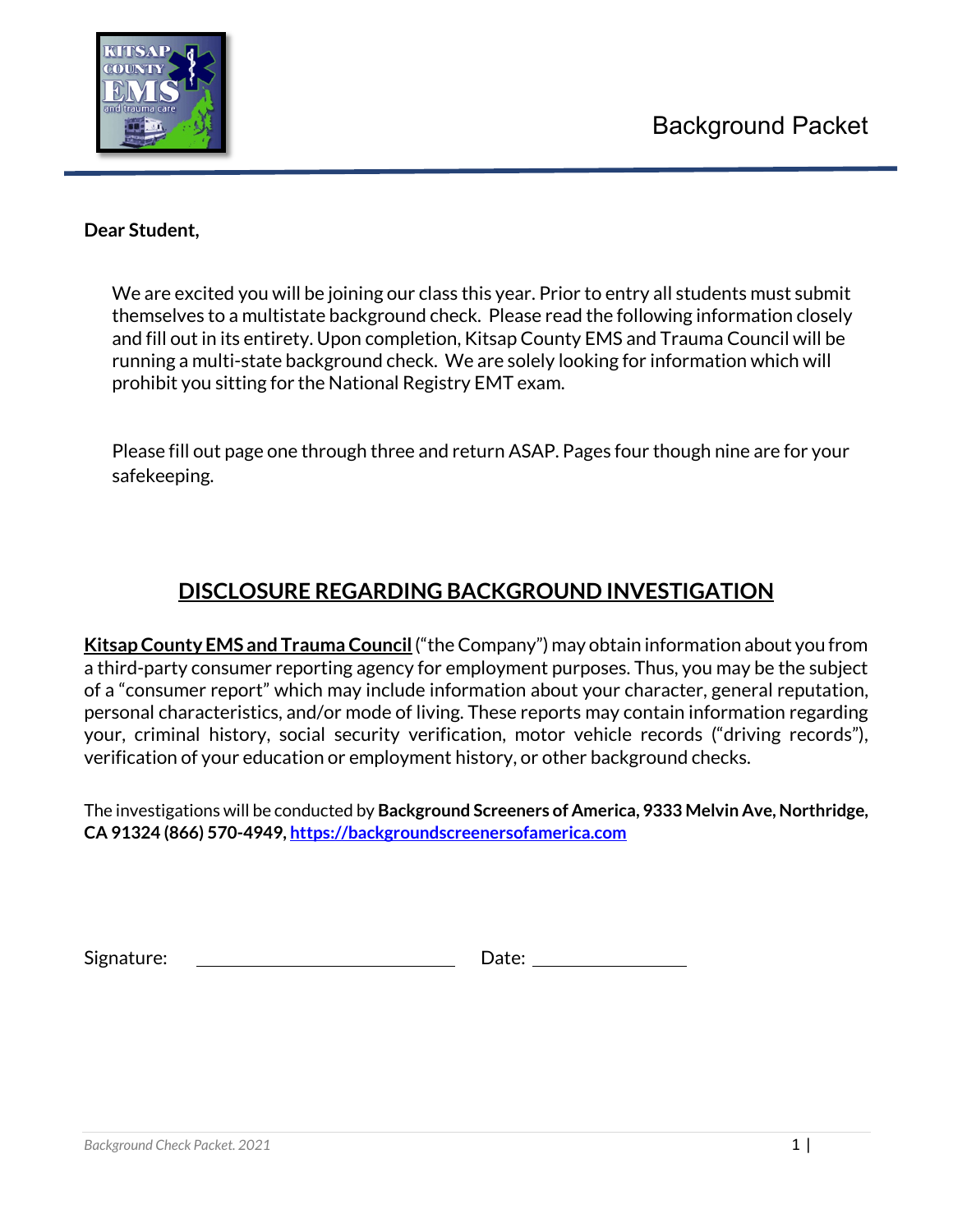

# **BACKGROUND INFORMATION**

| Date of Birth*         | $\begin{array}{c c c c} & \begin{array}{c c} & \end{array} & \begin{array}{c c} \end{array} & \begin{array}{c c} \end{array} & \begin{array}{c c} \end{array} & \begin{array}{c c} \end{array} & \begin{array}{c c} \end{array} & \begin{array}{c c} \end{array} & \begin{array}{c c} \end{array} & \begin{array}{c c} \end{array} & \begin{array}{c c} \end{array} & \begin{array}{c c} \end{array} & \begin{array}{c c} \end{array} & \begin{array}{c c} \end{array} & \begin{array}{c c} \$ |              |                 |
|------------------------|------------------------------------------------------------------------------------------------------------------------------------------------------------------------------------------------------------------------------------------------------------------------------------------------------------------------------------------------------------------------------------------------------------------------------------------------------------------------------------------------|--------------|-----------------|
|                        |                                                                                                                                                                                                                                                                                                                                                                                                                                                                                                |              |                 |
| <b>Present Address</b> |                                                                                                                                                                                                                                                                                                                                                                                                                                                                                                |              |                 |
| City/State/Zip         | City                                                                                                                                                                                                                                                                                                                                                                                                                                                                                           | <b>State</b> | <b>Zip Code</b> |
|                        |                                                                                                                                                                                                                                                                                                                                                                                                                                                                                                |              |                 |
| E-mail                 |                                                                                                                                                                                                                                                                                                                                                                                                                                                                                                |              |                 |

\*This information will be used for background screening purposes only and will not be used as hiring criteria.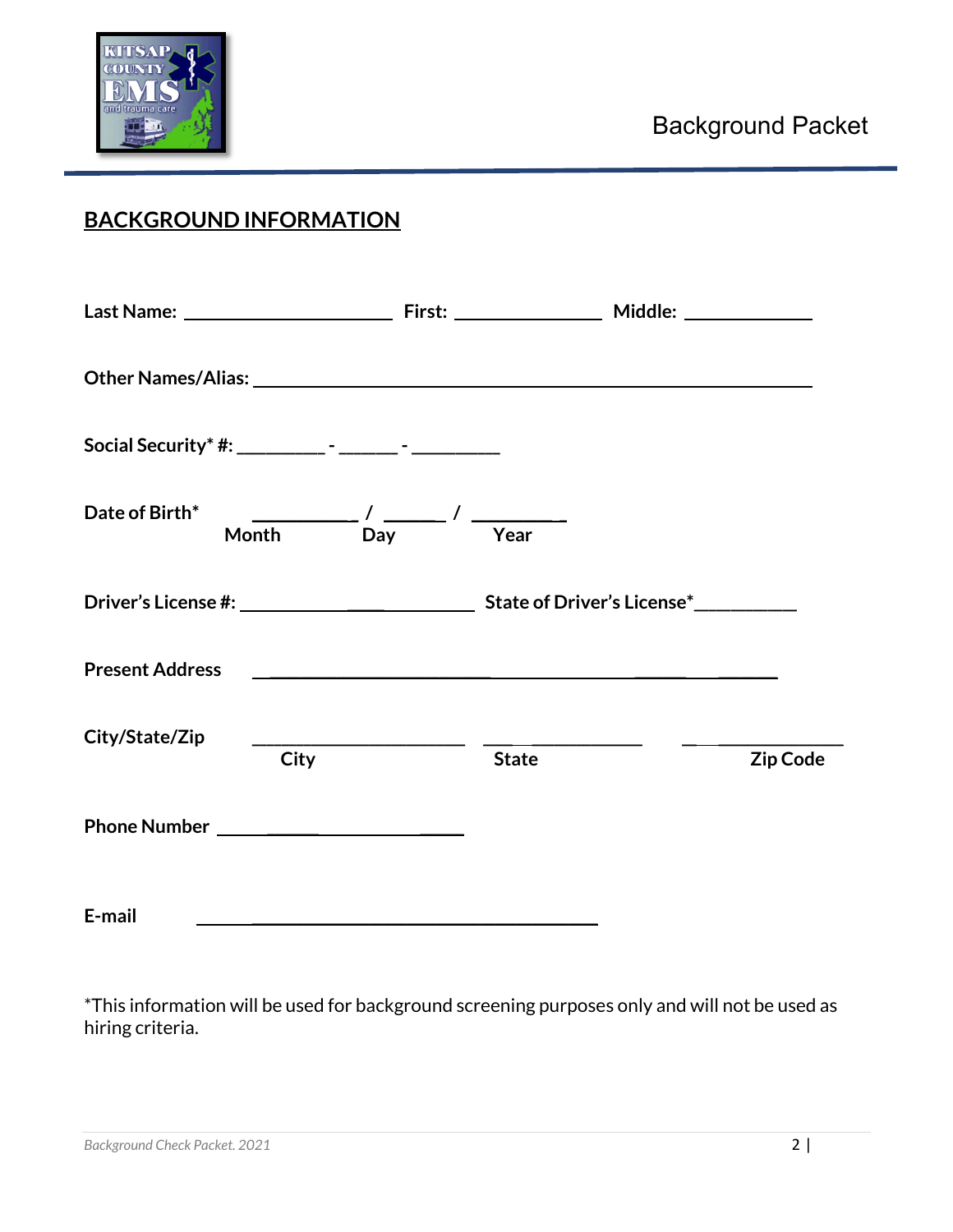

## **ACKNOWLEDGMENT AND AUTHORIZATION FOR BACKGROUND INVESTIGATION**

I acknowledge receipt of the separate documents entitled DISCLOSURE REGARDING BACKGROUND INVESTIGATION, DISCLOSURE FOR INVESTIGATIVE CONSUMER REPORT (if applicable), A SUMMARY OF YOUR RIGHTS UNDER THE FAIR CREDIT REPORTING ACT and OTHER STATE LAW NOTICES and certify that I have read and understand those documents. I hereby authorize the obtaining of "consumer reports" and/or "investigative consumer reports" by **EMPLOYER**(the "Company ") at any time after receipt of this authorization and throughout my employment, if applicable. To this end, I hereby authorize, without reservation, any law enforcement agency, administrator, state or federal agency, institution, school or university (public or private), information service bureau, employer, or insurance company to furnish any and all background information requested by **Background Screeners of America, 9333 Melvin Ave, Northridge, CA 91324, (866) 570-4949, https://backgroundscreenersofamerica.com** and/or the Company. I agree that a facsimile ("fax"), electronic or photographic copy of this Authorization shall be as valid as the original.

Signature: Date: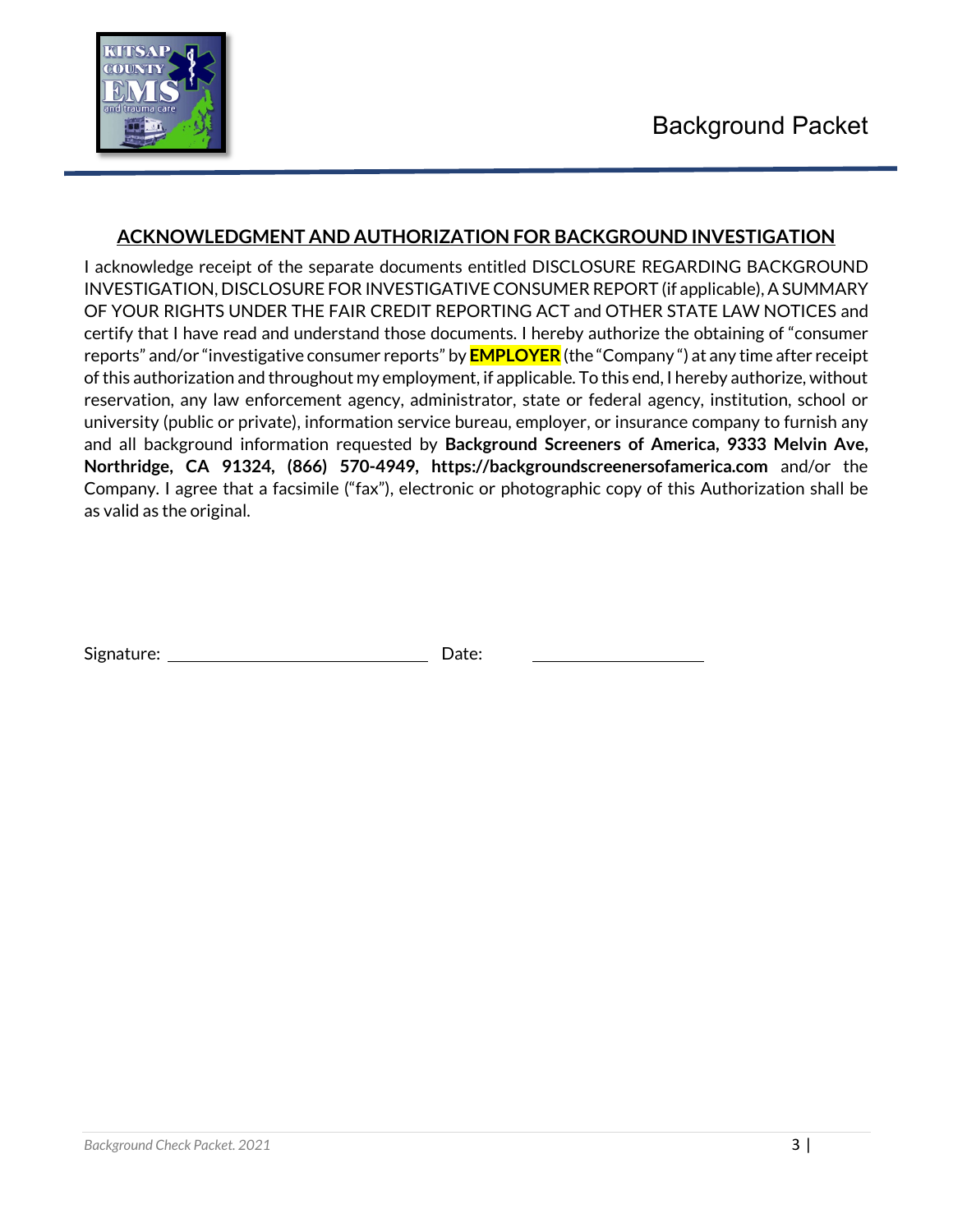### **A SUMMARY OF YOUR RIGHTS UNDER THE FAIR CREDIT REPORTING ACT**

Para información en español, visite www.consumerfinance.gov/learnmore o escribe a la Consumer Financial Protection Bureau, 1700 G Street N.W., Washington, DC 20552.

The federal Fair Credit Reporting Act (FCRA) promotes the accuracy, fairness, and privacy of information in the files of consumer reporting agencies. There are many types of consumer reporting agencies, including credit bureaus and specialty agencies (such as agencies that sell information about check writing histories, medical records, and rental history records). Here is a summary of your major rights under the FCRA. **For more information, including information about additional rights, go to [www.consumerfinance.gov/learnmore](http://www.consumerfinance.gov/learnmore) or write to: Consumer Financial Protection Bureau, 1700 G Street N.W., Washington, DC 20552.**

- **• You must be told if information in your file has been used against you.** Anyone who uses a credit report or another type of consumer report to deny your application for credit, insurance, or employment – or to take another adverse action against you – must tell you, and must give you the name, address, and phone number of the agency that provided the information.
- **• You have the right to know what is in your file.** You may request and obtain all the information about you in the files of a consumer reporting agency (your "file disclosure"). You will be required to provide proper identification, which may include your Social Security number. In many cases, the disclosure will be free. You are entitled to a free file disclosure if:
	- a person has taken adverse action against you because of information in your credit report;
	- you are the victim of identity theft and place a fraud alert in your file;
	- your file contains inaccurate information as a result of fraud;
	- you are on public assistance;
	- you are unemployed but expect to apply for employment within 60 days.

In addition, all consumers are entitled to one free disclosure every 12 months upon request from each nationwide credit bureau and from nationwide specialty consumer reporting agencies. See [www.consumerfinance.gov/learnmore](http://www.consumerfinance.gov/learnmore) for additional information.

- **• You have the right to ask for a credit score.** Credit scores are numerical summaries of your credit-worthiness based on information from credit bureaus. You may request a credit score from consumer reporting agencies that create scores or distribute scores used in residential real property loans, but you will have to pay for it. In some mortgage transactions, you will receive credit score information for free from the mortgage lender.
- **• You have the right to dispute incomplete or inaccurate information.** If you identify information in your file that is incomplete or inaccurate, and report it to the consumer reporting agency, the agency must investigate unless your dispute is frivolous. See www. consumerfinance.gov/learnmore for an explanation of dispute procedures.
- **• Consumer reporting agencies must correct or delete inaccurate, incomplete, or unverifiable information.** Inaccurate, incomplete, or unverifiable information must be removed or corrected, usually within 30 days. However, a consumer reporting agency may continue to report information it has verified as accurate.
- **• Consumer reporting agencies may not report outdated negative information.** In most cases, a consumer reporting agency may not report negative information that is more than seven years old, or bankruptcies that are more than 10 years old.
- **• Access to your file is limited.** A consumer reporting agency may provide information about you only to people with a valid need usually to consider an application with a creditor, insurer, employer, landlord, or other business. The FCRA specifies those with a valid need for access.
- **• You must give your consent for reports to be provided to employers.** A consumer reporting agency may not give out information about you to your employer, or a potential employer, without your written consent given to the employer. Written consent generally is not required in the trucking industry. For more information, go to www.consumerfinance.gov/learnmore.
- **• You many limit "prescreened" offers of credit and insurance you get based on information in your credit report.** Unsolicited "prescreened" offers for credit and insurance must include a toll-free phone number you can call if you choose to remove your name and address from the lists these offers are based on. You may opt out with the nationwide credit bureaus at 1-888-5-OPTOUT (1-888- 567-8688).
- **• You may seek damages from violators.** If a consumer reporting agency, or, in some cases, a user of consumer reports or a furnisher of information to a consumer reporting agency violates the FCRA, you may be able to sue in state or federal court.
- **• Identity theft victims and active duty military personnel have additional rights.** For more information, visit [www.consumerfinance.gov/learnmore.](http://www.consumerfinance.gov/learnmore.)

**Applicant Copy**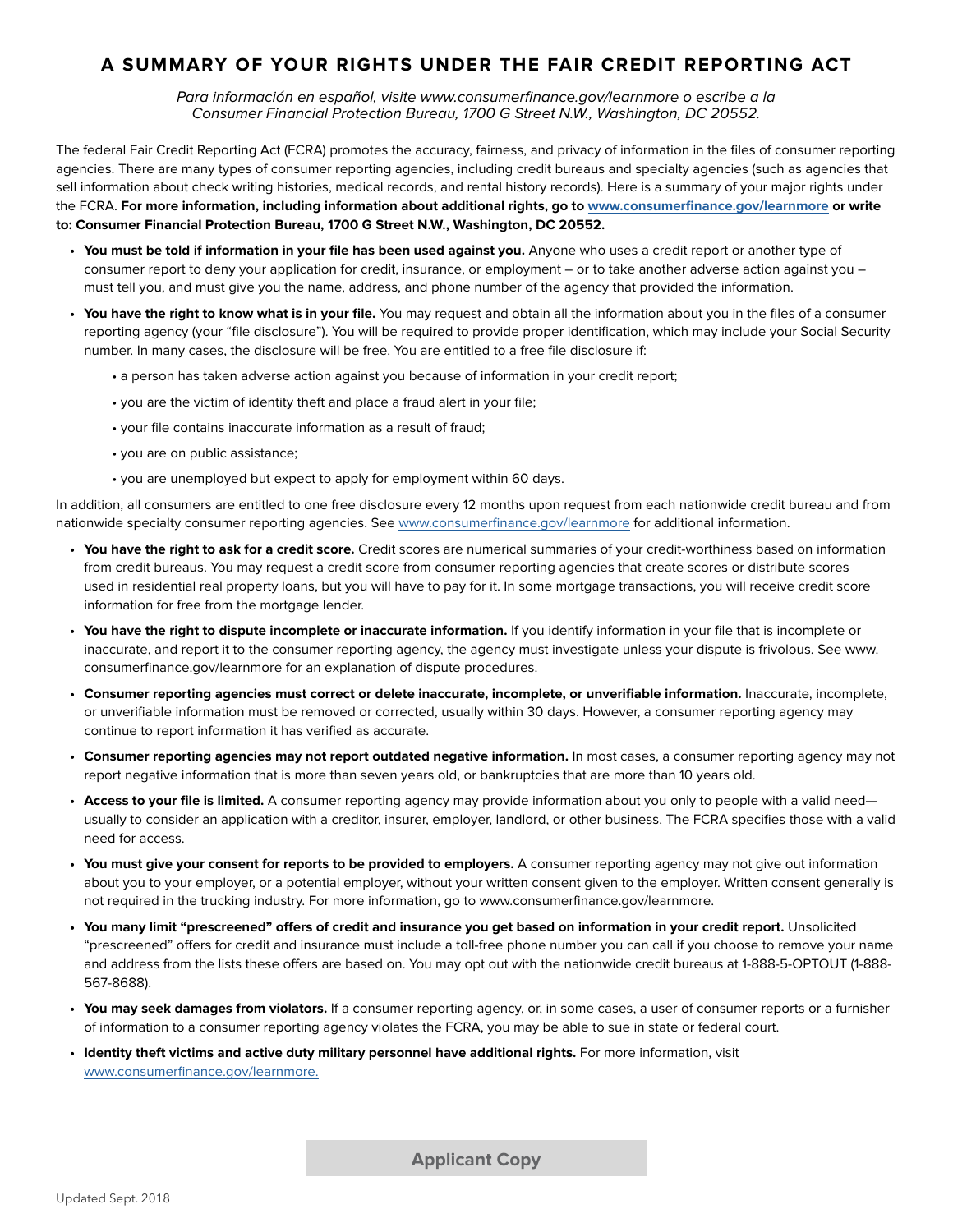States may enforce the FCRA, and many states have their own consumer reporting laws. In some cases, you may have more rights under state law. For more information, contact your state or local consumer protection agency or your state Attorney General.

For information about your federal rights, contact:

| <b>TYPE OF BUSINESS:</b>                                                                                                                                                                                                                                                                                                                                                                                                                                                                                                                                                                                                                    | <b>CONTACT:</b>                                                                                                                                                                                                                                                                                                                                                                                                                                                                                                   |  |
|---------------------------------------------------------------------------------------------------------------------------------------------------------------------------------------------------------------------------------------------------------------------------------------------------------------------------------------------------------------------------------------------------------------------------------------------------------------------------------------------------------------------------------------------------------------------------------------------------------------------------------------------|-------------------------------------------------------------------------------------------------------------------------------------------------------------------------------------------------------------------------------------------------------------------------------------------------------------------------------------------------------------------------------------------------------------------------------------------------------------------------------------------------------------------|--|
| 1.a. Banks, savings associations, and credit unions with total assets of<br>over \$10 billion and their affiliates                                                                                                                                                                                                                                                                                                                                                                                                                                                                                                                          | a. Consumer Financial Protection Bureau<br>1700 G Street, N.W. Washington, DC 20552                                                                                                                                                                                                                                                                                                                                                                                                                               |  |
| b. Such affiliates that are not banks, savings associations, or<br>credit unions also should list, in addition to the CFPB:                                                                                                                                                                                                                                                                                                                                                                                                                                                                                                                 | b. Federal Trade Commission: Consumer Response Center - FCRA<br>Washington, DC 20580<br>(877) 382-4357                                                                                                                                                                                                                                                                                                                                                                                                            |  |
| 2. To the extent not included in item 1 above:<br>a. National banks, federal savings associations, and federal<br>branches and federal agencies of foreign banks<br>b. State member banks, branches and agencies of foreign banks<br>(other than federal branches, federal agencies, and Insured State<br>Branches of Foreign Banks), commercial lending companies owned<br>or controlled by foreign banks, and organizations operating under<br>section 25 or 25A of the Federal Reserve Act<br>c. Nonmember Insured Banks, Insured State Branches of Foreign<br>Banks, and insured state savings associations<br>d. Federal Credit Unions | a. Office of the Comptroller of the Currency<br><b>Customer Assistance Group</b><br>1301 McKinney Street, Suite 3450<br>Houston, TX 77010-9050<br>b. Federal Reserve Consumer Help Center<br>P.O. Box 1200<br>Minneapolis, MN 55480<br>c. FDIC Consumer Response Center<br>1100 Walnut Street, Box #11<br>Kansas City, MO 64106<br>d. National Credit Union Administration Office of Consumer Protection<br>(OCP) Division of Consumer Compliance and Outreach (DCCO)<br>1775 Duke Street<br>Alexandria, VA 22314 |  |
|                                                                                                                                                                                                                                                                                                                                                                                                                                                                                                                                                                                                                                             | Asst. General Counsel for Aviation Enforcement & Proceedings                                                                                                                                                                                                                                                                                                                                                                                                                                                      |  |
| 3. Air carriers                                                                                                                                                                                                                                                                                                                                                                                                                                                                                                                                                                                                                             | <b>Aviation Consumer Protection Division</b><br>Department of Transportation<br>1200 New Jersey Avenue, S.E. Washington, DC 20590                                                                                                                                                                                                                                                                                                                                                                                 |  |
| 4. Creditors Subject to Surface Transportation Board                                                                                                                                                                                                                                                                                                                                                                                                                                                                                                                                                                                        | Office of Proceedings, Surface Transportation Board<br>Department of Transportation<br>395 E Street, S.W. Washington, DC 20423                                                                                                                                                                                                                                                                                                                                                                                    |  |
| 5. Creditors Subject to Packers and Stockyards Act                                                                                                                                                                                                                                                                                                                                                                                                                                                                                                                                                                                          | Nearest Packers and Stockyards Administration area supervisor                                                                                                                                                                                                                                                                                                                                                                                                                                                     |  |
| 6. Small Business Investment Companies                                                                                                                                                                                                                                                                                                                                                                                                                                                                                                                                                                                                      | <b>Associate Deputy Administrator for Capital Access</b><br>United States Small Business Administration<br>409 Third Street, S.W., 8th Floor<br>Washington, DC 20416                                                                                                                                                                                                                                                                                                                                              |  |
| 7. Brokers and Dealers                                                                                                                                                                                                                                                                                                                                                                                                                                                                                                                                                                                                                      | Securities and Exchange Commission<br>100 F Street, N.E.<br>Washington, DC 20549                                                                                                                                                                                                                                                                                                                                                                                                                                  |  |
| 8. Federal Land Banks, Federal Land Bank Associations, Federal<br>Intermediate Credit Banks, and Production Credit Associations                                                                                                                                                                                                                                                                                                                                                                                                                                                                                                             | Farm Credit Administration<br>1501 Farm Credit Drive<br>McLean, VA 22102-5090                                                                                                                                                                                                                                                                                                                                                                                                                                     |  |
| 9. Retailers, Finance Companies, and All Other Creditors Not Listed<br>Above                                                                                                                                                                                                                                                                                                                                                                                                                                                                                                                                                                | FTC Regional Office for region in which the creditor operates or<br><b>Federal Trade</b><br>Commission: Consumer Response Center - FCRA<br>Washington, DC 20580 (877) 382-4357                                                                                                                                                                                                                                                                                                                                    |  |

**Applicant Copy**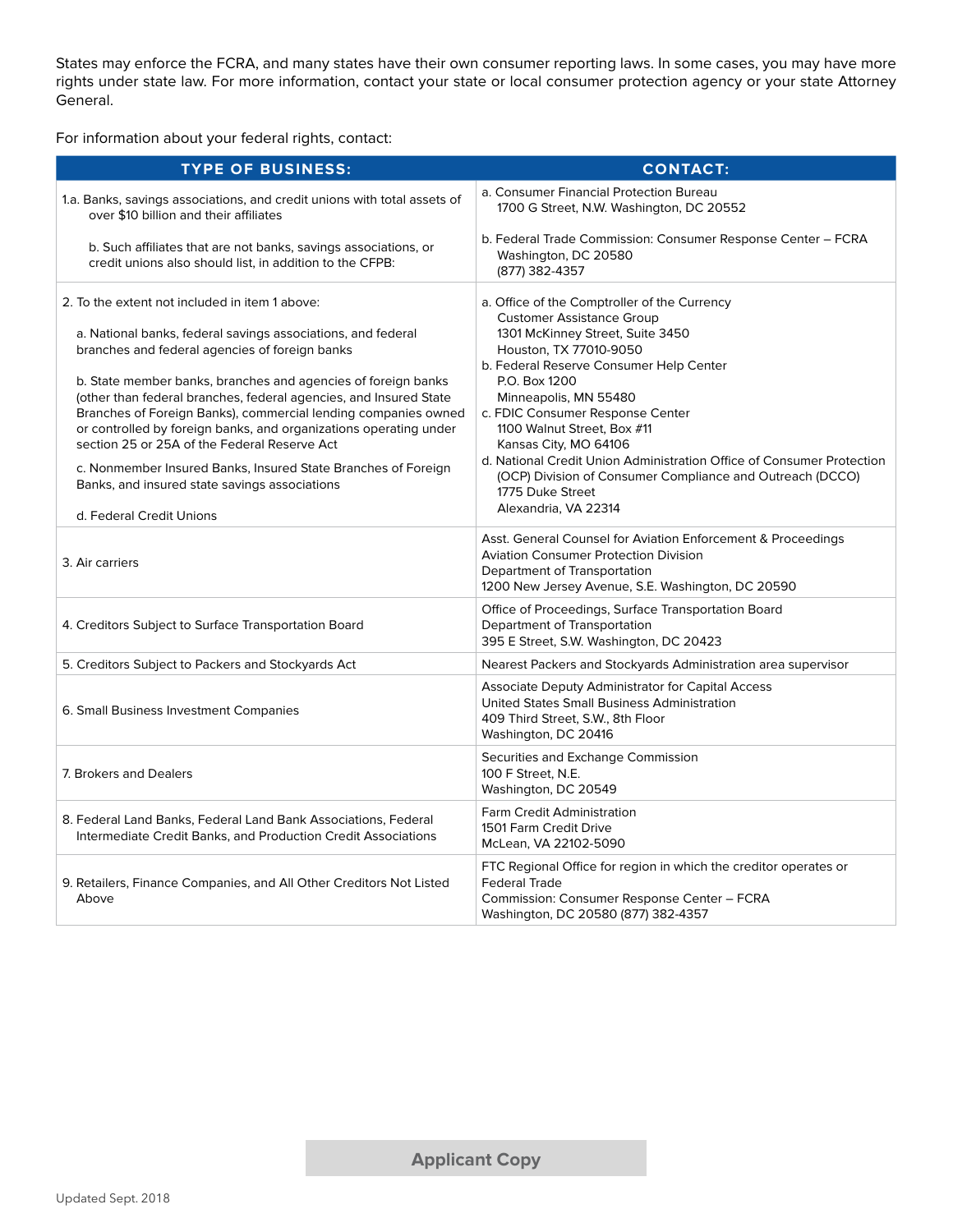#### **A SUMMARY OF YOUR RIGHTS UNDER THE FAIR CREDIT REPORTING ACT**

#### **CONSUMERS HAVE THE RIGHT TO OBTAIN A SECURITY FREEZE**

You have a right to place a "security freeze" on your credit report, which will prohibit a consumer reporting agency from releasing information in your credit report without your express authorization. The security freeze is designed to prevent credit, loans, and services from being approved in your name without your consent. However, you should be aware that using a security freeze to take control over who gets access to the personal and financial information in your credit report may delay, interfere with, or prohibit the timely approval of any subsequent request or application you make regarding a new loan, credit, mortgage, or any other account involving the extension of credit.

As an alternative to a security freeze, you have the right to place an initial or extended fraud alert on your credit file at no cost. An initial fraud alert is a 1-year alert that is placed on a consumer's credit file. Upon seeing a fraud alert display on a consumer's credit file, a business is required to take steps to verify the consumer's identity before extending new credit. If you are a victim of identity theft, you are entitled to an extended fraud alert, which is a fraud alert lasting 7 years.

A security freeze does not apply to a person or entity, or its affiliates, or collection agencies acting on behalf of the person or entity, with which you have an existing account that requests information in your credit report for the purposes of reviewing or collecting the account. Reviewing the account includes activities related to account maintenance, monitoring, credit line increases, and account upgrades and enhancements.

**Applicant Copy**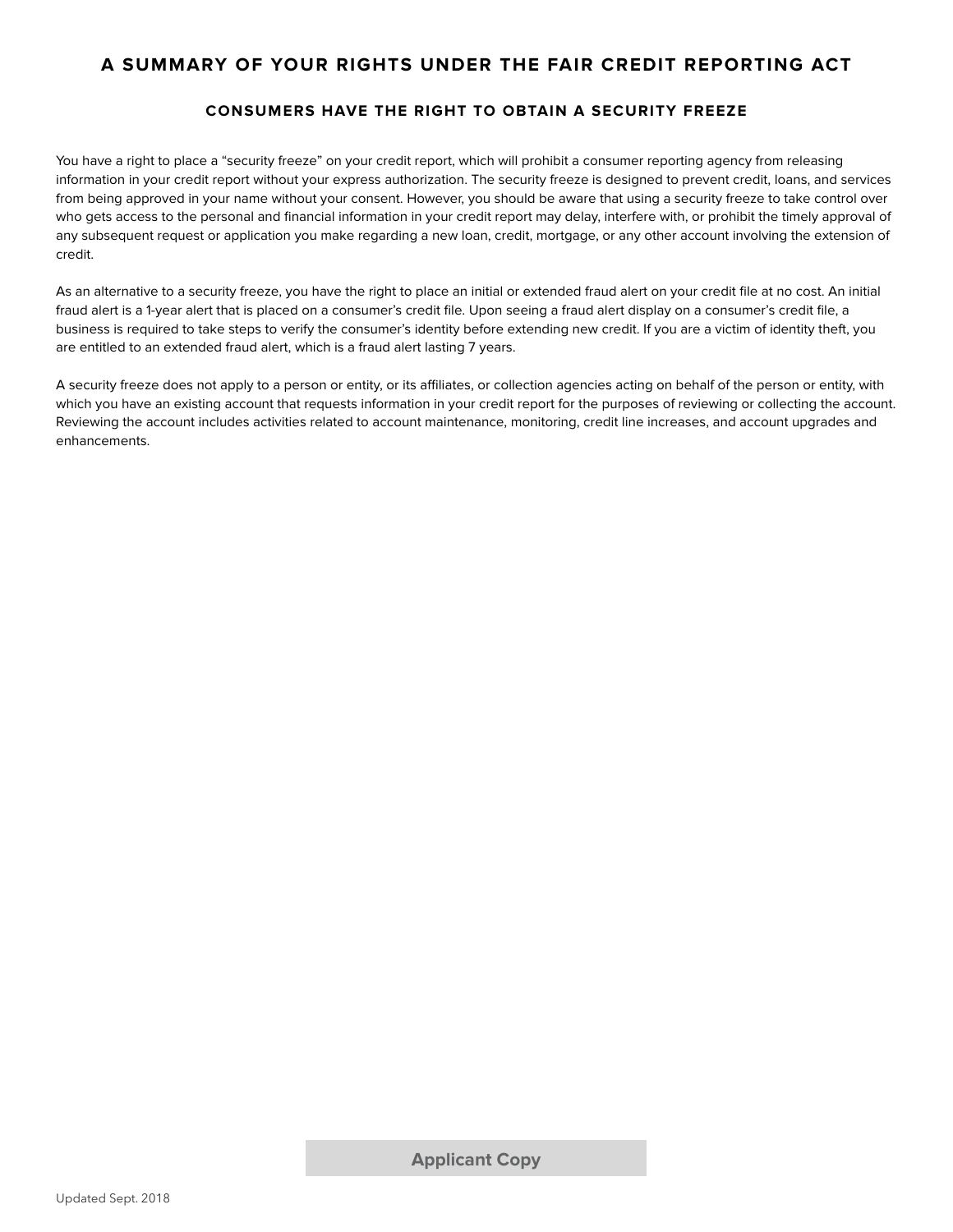#### **STATE OF WASHINGTON CONSUMER CREDIT REPORTING ACT SUMMARY OF CONSUMER RIGHTS**

The State of Washington Fair Credit Reporting Act (WFCRA) promotes the accuracy, fairness, and privacy of information in the files of consumer reporting agencies. There are many types of consumer reporting agencies, including credit bureaus and specialty agencies (such as agencies that sell information about check writing histories, medical records, and rental history records).

Here is a summary of your major rights under the WFCRA. The WFCRA is modeled after the Federal Fair Credit Reporting Act. The same rights are provided under the Federal Fair Credit Reporting Act and you have received A Summary of Your Rights Under the Federal Fair Credit Reporting Act. You can get the complete text of WFCRA RCW 19.182, from the Washington Code Revisers Office, P.O. Box 40551, Olympia, WA, 98504, or online at http://apps.leg.wa. Gov/rcw/default.aspx?cite=19.182&full=true#19.182.070.

• **You must be told if information in your file has been used against you.** If a person takes an adverse action against you that is based, in whole or in part, on information contained in a consumer report, that person must tell you, and must give you the name, address, and telephone number of the consumer reporting agency that provided the information.

• **You have a right to know what is in your file.** You may request and obtain all the information about you in the files of a consumer reporting agency, although medical information may be withheld and given directly to your medical provider. You will be required to provide proper identification, which may include your Social Security number. In many cases, the disclosure will be free. You will not be charged for:

- a consumer report if a person has taken adverse action against you because of information in your credit report;
- $\circled{1}$  the reinvestigation of information you dispute; or
- $\circled{c}$  corrected reports resulting from the deletion of inaccurate or unverifiable information.

In addition, you are entitled to one free consumer report every 12 months, upon request. You may be charged a limited fee for a second or subsequent report requested by you during a 12 month period.

• **You have a right to dispute incomplete or inaccurate information.** If you identify information in your file that is incomplete or inaccurate, and you notify the consumer reporting agency directly of the dispute, the consumer reporting agency will reinvestigate without charge and record the current status of the disputed information before the end of thirty business days, unless your dispute is frivolous.

• **Consumer reporting agencies must correct or delete inaccurate, incomplete, or unverifiable information.** Upon completion of the reinvestigation, if the information you disputed is found to be inaccurate or cannot be verified, the consumer reporting agency will delete the information and notify you of the correction. If the reinvestigation does not resolve your dispute, you may file with the consumer reporting agency a brief statement setting forth the nature of your dispute. The statement will be placed in your consumer file and in any subsequent report containing the information you disputed.

• **Consumer reporting agencies may not report outdated negative information.** In most cases, a consumer reporting agency may not report negative information that is more than seven years old, or bankruptcies that are more than ten years old.

• **Access to your file is limited.** A consumer reporting agency may provide information about you only to people with a valid need — usually to consider an application with a creditor, insurer, employer, landlord, or other business. The WFCRA specifies those with a valid need for access.

• **You must be notified if reports are provided to employers.** A consumer reporting agency may not give out information about you to employers without your knowledge. A potential employer must make a clear and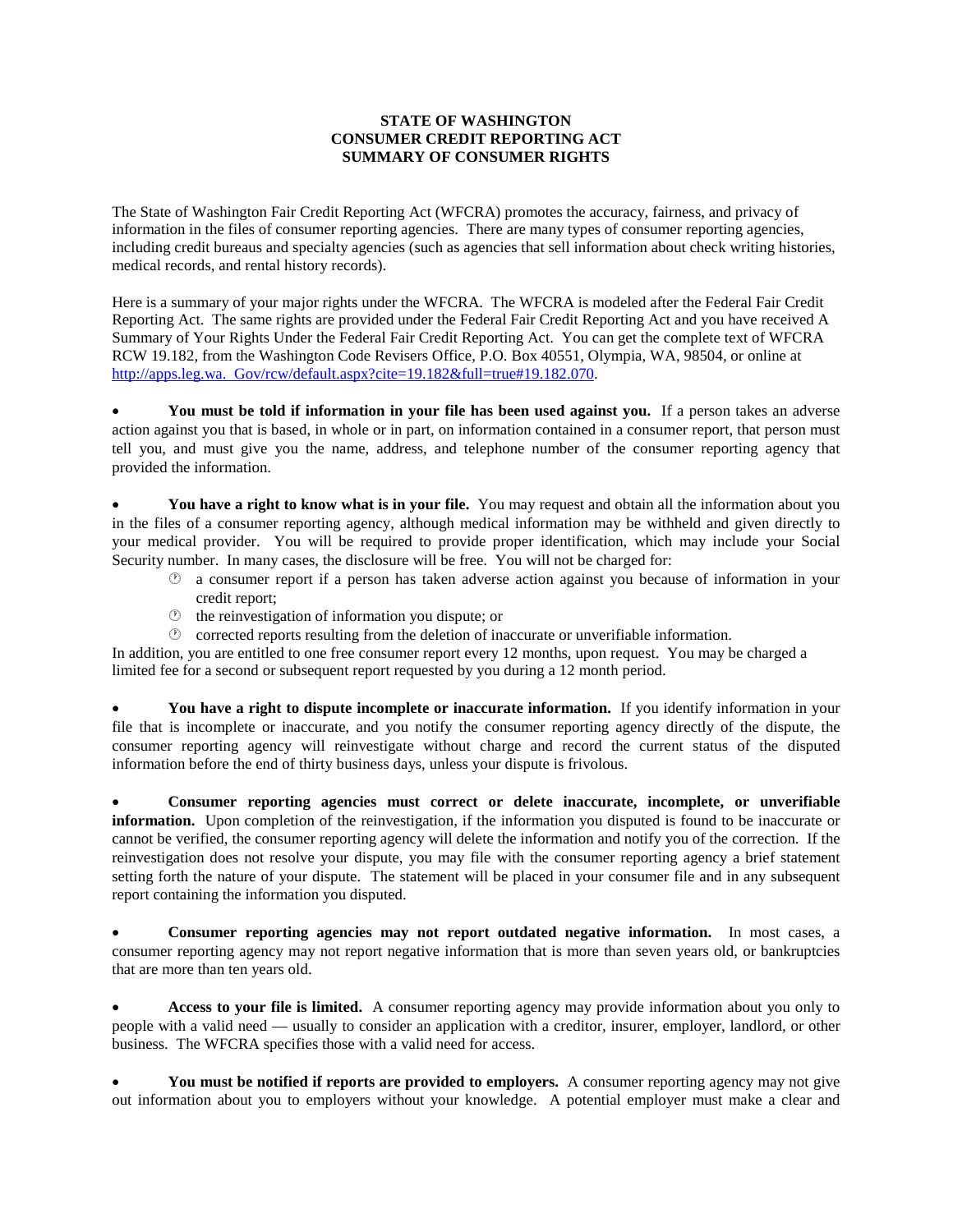conspicuous disclosure in writing to you or obtain your consent before obtaining a report. A current employer may not receive a report unless it has given you written notice that consumer reports may be used for employment purposes.

• **You may limit "prescreened" offers of credit and insurance you get based on information in your credit report.** You may elect not to receive unsolicited "prescreened" offers for credit and insurance by using the consumer reporting agency's notification system to remove your name and address from the lists these offers are based on. You may opt-out with the nationwide credit bureaus at 1-888-5-OPTOUT (1-888-567-8688).

**You may place a security freeze on your credit report.** A security freeze prevents your credit file from being shared with potential creditors or insurance companies. You may request a security freeze by contacting us at A security freeze can be requested in writing by first-class mail, by telephone, or electronically. You also may request a freeze by calling the following toll-free telephone number(s): TransUnion: 888-909-8872, Experian: 888-397- 3742, Equifax: 800-685-1111 (NY residents please call 1-800-349-9960). TransUnion, Experian and Equifax can also be reached at the following addresses:

TransUnion LLC P.O. Box 2000 Chester, PA 19016 [https://freeze.transunion.com](https://freeze.transunion.com/sf/securityFreeze/landingPage.jsp)

Experian Security Freeze P.O. Box 9554 Allen, TX 75013 [www.experian.com/freeze](http://www.experian.com/freeze)

Equifax Security Freeze P.O. Box 105788 Atlanta, GA 30348 [https://www.freeze.equifax.com](https://www.freeze.equifax.com/) •

• **You may be able to block information resulting from identity theft from appearing on your credit report.** If you are a victim of identity theft, a consumer reporting agency must permanently block misinformation resulting from that theft from appearing on your credit report. You must provide the consumer reporting agency with a copy of a police report as evidence of your claim before it can place the block on your report.

• **You may seek damages from violators.** If a consumer reporting agency, or in some cases, a user of consumer reports or a furnisher of information to a consumer reporting agency violates the WFCRA, you may be able to sue in state or federal court.

#### **COMPLAINTS**

Any complaints by consumers under state law may be directed to: Office of the Attorney General Consumer Protection Division 800 5th Avenue, Suite 2000 Seattle, Washington 98104-3188 Phone 1-800-551-4636 or (206) 464-6684 Fax (206) 389-2801